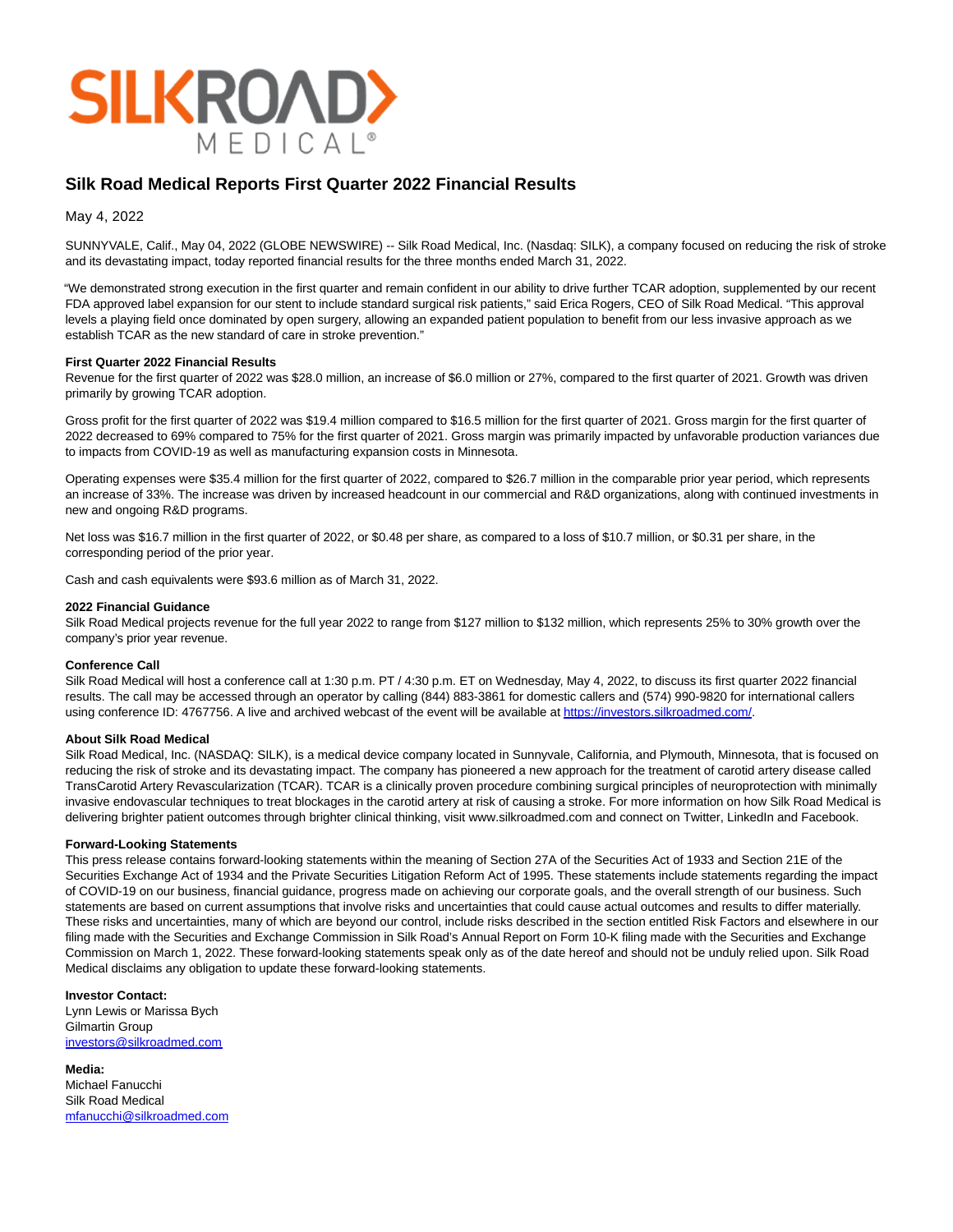## **SILK ROAD MEDICAL, INC. Statements of Operations Data (unaudited, in thousands, except share and per share data)**

|                                                                                      | <b>Three Months Ended</b> |            |      |            |  |
|--------------------------------------------------------------------------------------|---------------------------|------------|------|------------|--|
|                                                                                      | March 31,                 |            |      |            |  |
| Revenue                                                                              | 2022                      |            | 2021 |            |  |
|                                                                                      | \$                        | 28,021     | \$   | 22,053     |  |
| Cost of goods sold                                                                   |                           | 8,577      |      | 5,538      |  |
| Gross profit                                                                         |                           | 19,444     |      | 16,515     |  |
| Operating expenses:                                                                  |                           |            |      |            |  |
| Research and development                                                             |                           | 8,123      |      | 5,484      |  |
| Selling, general and administrative                                                  |                           | 27,275     |      | 21,194     |  |
| Total operating expenses                                                             |                           | 35,398     |      | 26,678     |  |
| Loss from operations                                                                 |                           | (15, 954)  |      | (10, 163)  |  |
| Interest income                                                                      |                           | 12         |      | 95         |  |
| Interest expense                                                                     |                           | (621)      |      | (623)      |  |
| Other income (expense), net                                                          |                           | (116)      |      | (3)        |  |
| Net loss                                                                             |                           | (16, 679)  |      | (10, 694)  |  |
| Other comprehensive loss:                                                            |                           |            |      |            |  |
| Change in unrealized gain (loss) on investments, net                                 |                           |            |      | (33)       |  |
| Net change in other comprehensive loss                                               |                           |            |      | (33)       |  |
| Net loss and comprehensive loss                                                      |                           | (16, 679)  | \$   | (10, 727)  |  |
| Net loss per share, basic and diluted                                                |                           | (0.48)     |      | (0.31)     |  |
| Weighted average common shares used to compute net loss per share, basic and diluted |                           | 35,023,297 |      | 34,336,433 |  |

# **SILK ROAD MEDICAL, INC. Balance Sheets Data (unaudited, in thousands)**

|                                           | March 31, 2022 |         | December 31, 2021 |         |
|-------------------------------------------|----------------|---------|-------------------|---------|
| <b>Assets</b>                             |                |         |                   |         |
| <b>Current assets</b>                     |                |         |                   |         |
| Cash and cash equivalents                 | \$             | 93,602  | \$                | 110,231 |
| Accounts receivable, net                  |                | 13,876  |                   | 11,832  |
| Inventories                               |                | 17,726  |                   | 17,851  |
| Prepaid expenses and other current assets |                | 2,564   |                   | 3,412   |
| <b>Total current assets</b>               |                | 127,768 |                   | 143,326 |
| Property and equipment, net               |                | 9,866   |                   | 7,697   |
| Restricted cash                           |                | 232     |                   | 232     |
| Other non-current assets                  |                | 5,134   |                   | 5,370   |
| <b>Total assets</b>                       |                | 143,000 | \$                | 156,625 |
| Liabilities and stockholders' equity      |                |         |                   |         |
| <b>Current liabilities</b>                |                |         |                   |         |
| Accounts payable                          | \$             | 2,926   | \$                | 2,379   |
| <b>Accrued liabilities</b>                |                | 16,744  |                   | 19,802  |
| Short-term debt                           |                | 9,829   |                   | 3,905   |
| <b>Total current liabilities</b>          |                | 29,499  |                   | 26,086  |
| Long-term debt                            |                | 38,901  |                   | 44,786  |
| Other liabilities                         |                | 6,893   |                   | 6,513   |
| <b>Total liabilities</b>                  |                | 75,293  |                   | 77,385  |
| Stockholders' equity                      |                |         |                   |         |
| Preferred stock, \$0.001 par value        |                |         |                   |         |
| Common stock, \$0.001 par value           |                | 35      |                   | 35      |
| Additional paid-in capital                |                | 373,053 |                   | 367,907 |